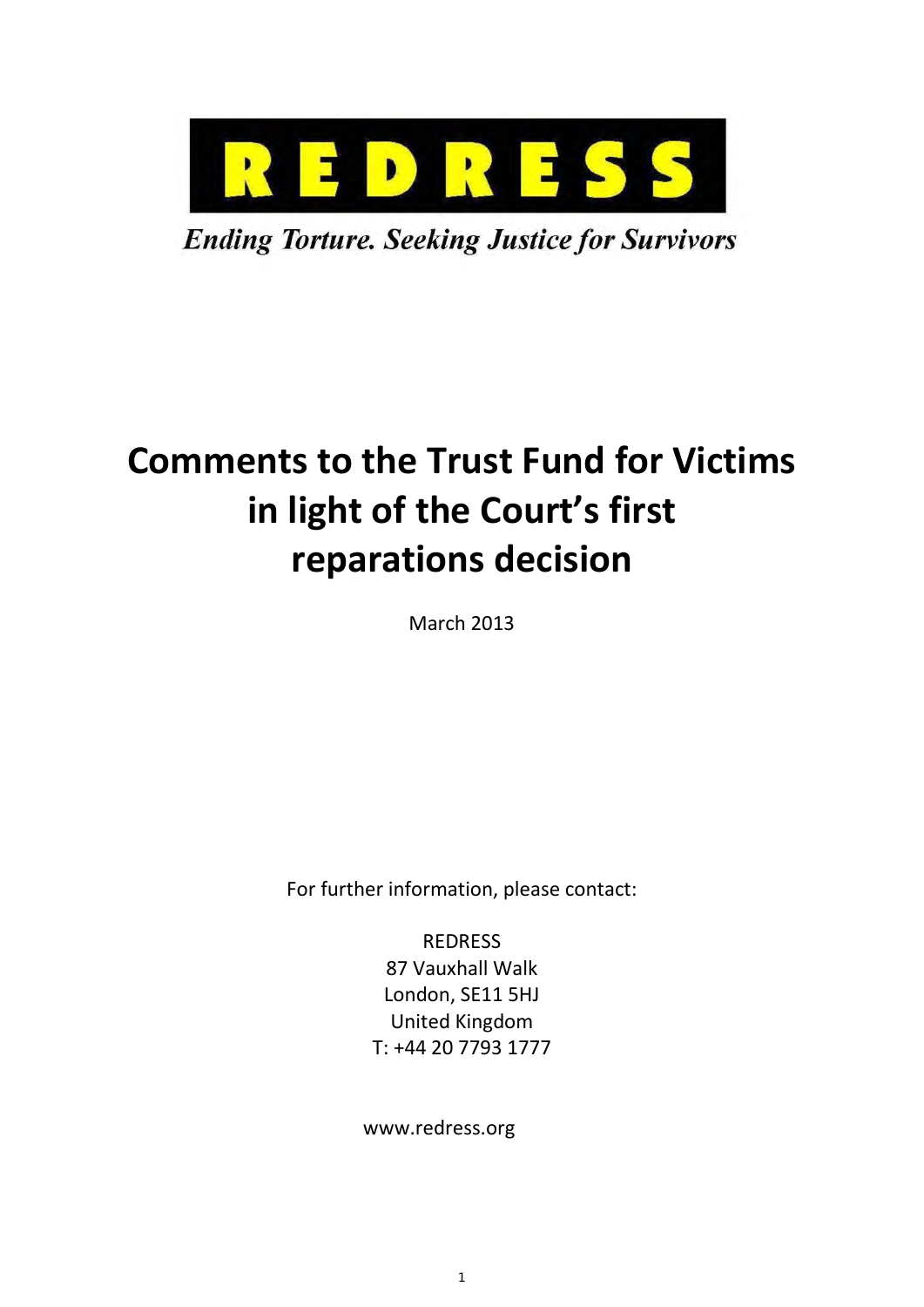# **Introduction**

-

REDRESS congratulates the Board Members on their election at the 11<sup>th</sup> Session of the Assembly of States Parties in November 2012 and welcomes the opportunity to present its observations at its Annual Board Meeting. REDRESS has been at the forefront of discussions on the establishment of a strong victims' mandate for the International Criminal Court and has been engaged in discussions on the establishment of the Trust Fund for Victims (TFV) ever since the idea was first conceived. We continue to be committed to working with the Board and the Secretariat to ensure the effective realisation of its important mandate. $1$ 

The observations set out below are presented in the spirit of ongoing collaboration, and we hope that they are useful to the Board in the fulfilment their important mandate in support of victims of the most serious crimes of concern to humanity.

# **A. A focus on the Fund's reparative mandate**

The Rome Statute framework provides a justice process that is reparative, as opposed to merely punitive and affirms the ability of victims to claim and be awarded reparation, following the conviction of an accused. The Trust Fund's dual mandate to provide assistance to victims independently of trials, as well as its function of facilitating and implementing reparations gives effect to the UN Basic Principles on Victims' Right to a Remedy and Reparation, which set out international standards on victims' access to justice and redress. $^2$  The Basic Principles are useful in that they clarify that, in the context of access to justice, victims are to be provided with information and protection, along side the provision of "proper assistance" and reparation that is "adequate, effective and prompt", but also "proportional to the gravity of the violations and harm suffered".<sup>3</sup>

In light of the Court's first decision on reparations in the case of *The Prosecutor v Thomas Lubanga*, rendered on 7 August 2012 ('the Reparation Decision'), the focus here is on the Trust Fund's mandate in relation to reparation, exploring issues concerning how implementation of reparations fits into the Court's overall mandate, by the decision and the current appeals.<sup>4</sup>

Submissions to the Board of Directors of the Trust Fund for Victims at their 4<sup>th</sup> Annual Meeting, 22 November 2007, <http://www.redress.org/publications/REDRESS%20Submission%20Board%20VTF%20Nov%202007.pdf> ;

[http://www.redress.org/publications/SubmissionstoICCVictims%27Trustfund.pdf;](http://www.redress.org/publications/SubmissionstoICCVictims%27Trustfund.pdf) 

The International Criminal Court's Trust Fund for Victims (Discussion Document), December 2003, <http://www.redress.org/publications/TFVReport.pdf> ;

 $1$  REDRESS' dedicated papers on the Trust Fund for Victims to date include:

Comments to the Secretariat of the Trust Fund for Victims on its Preliminary Draft Guideline documents, 18 May 2007; Submissions to the Board of Directors of the Trust Fund for Victims at their 3d Annual Meeting, November 2006,

The ICC Trust Fund for Victims, Resource Materials on Other Trust Funds and Compensation Mechanisms, July 2002, http://www.redress.org/publications/icc\_trustFund.pdf.

 $\overline{2}$ The United Nations Basic Principles and Guidelines on the Right to a Remedy and Reparation for Victims of Gross Violations of International Human Rights Law and Serious Violations of International Humanitarian Law, UN General Assembly Resolution 60/147, 16 December 2005, E/CN.4/Sub2/1993/8.

 $^3$  Principles VIII and IX respectively on access to justice and reparation for harm suffered, supra.

<sup>&</sup>lt;sup>4</sup> The Prosecutor v Thomas Lubanga, case no. ICC-01/04-01/06, Decision establishing the principles and procedures to be applied to reparations, 7 August 2012.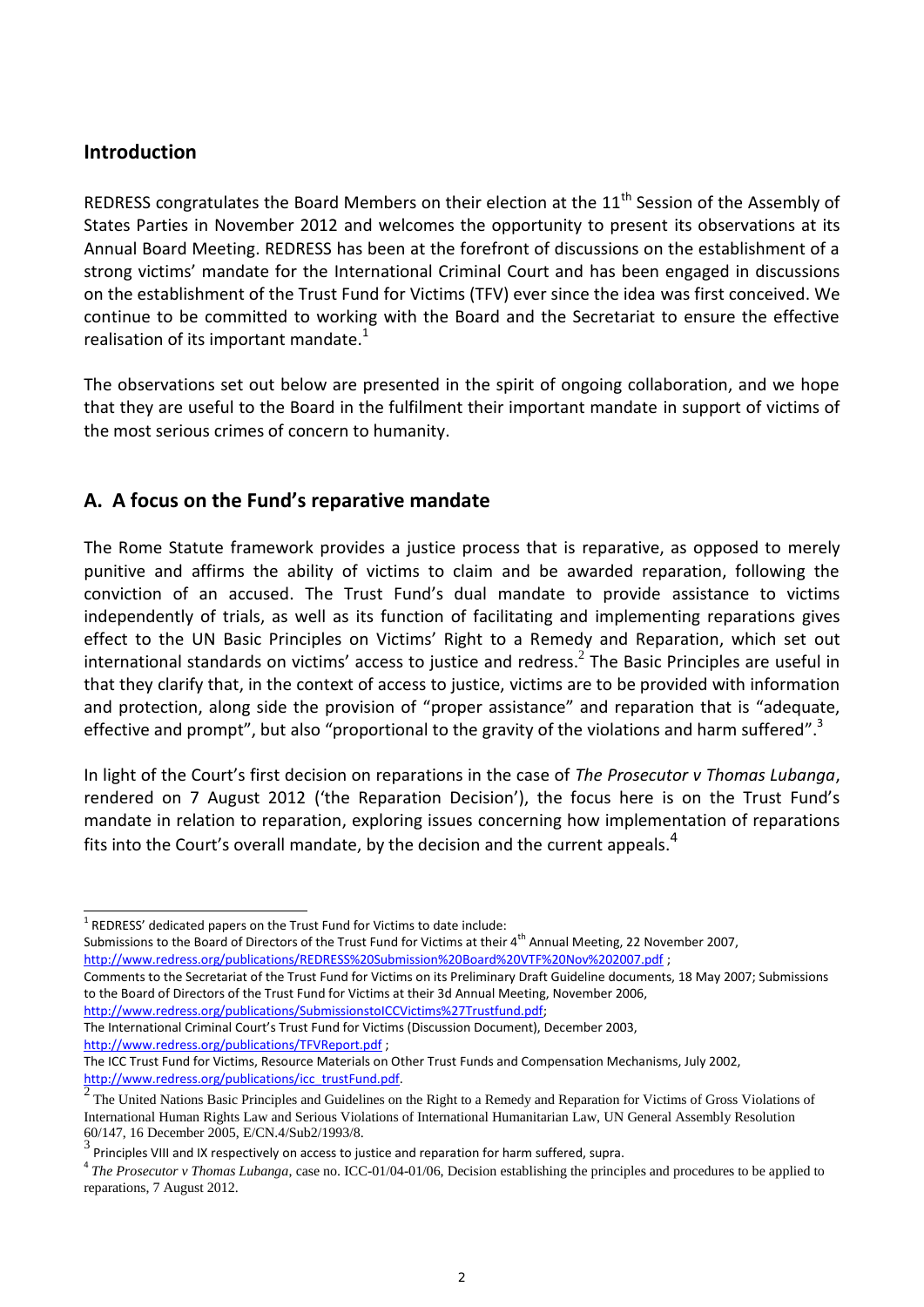#### **a) The Trust Fund's role as integral to the Court's mandate**

At the outset, it is worth acknowledging that reparation is unlikely to repair all the harm suffered by victims. Nothing will give the children recruited by Thomas Lubanga, their childhoods back, scarred by months and sometimes years in armed groups, and subjected to sexual slavery, severe hardships, brutality and neglect. In this respect reparation will always be symbolic. While it may be impossible to restore the victim to the situation prior to the abuses, restitution of entitlements such as missed education and the provision of rehabilitation including physical, psychosocial as well as occupational rehabilitation may offer a form of redress.

At a superficial level reparative justice simply implies justice that provides reparation. However, a victim-centred process requires multi-faceted responses<sup>5</sup> that holistically address victims' needs for information, their right to know what transpired through effective investigations, their requests for accountability, as well as providing compensation, rehabilitation or restitution and eventually fulfilling a sense of 'satisfaction.' The ICC Rome Statute addresses all these aspects. The role foreseen for the Trust Fund in the Rome Statute architecture is integral to supporting a victimcentred approach that together with the Court's outreach, investigations and judicial outcomes constitute justice.

The UN Special Rapporteur on Torture has emphasised that justice efforts "require a more victimcentred perspective that seeks an integrated long-term approach to adequate redress and reparation, including compensation and rehabilitation for victims," wherein victims are empowered and play an active role as a means of recognising and validating the traumatic experience they suffered.<sup>6</sup>

In this regard, trauma theory provides a number of fundamental insights into how victims might experience the justice process. Trauma implies a notion of tearing, rupture or structural breakdown. Instead of being identified as an experience that has consequences, trauma is considered as an open-ended process,<sup>7</sup> in which the "description of the changing traumatic situation is the framework that organises our understanding of trauma."<sup>8</sup> For many in this field, there is no "post" in trauma but only a continuing traumatic process, whereby those who assist victims will also become part of the traumatic situation and cannot operate outside of it.<sup>9</sup> Because of the disorientation that ruptures and fragmentation generate, the *relationship aspect of healing is always more powerful and important than the aspect referring to the content [emphasis added]*. This also reflects REDRESS' experience of working with victims and victims' communities in the field. The qualitative aspects of the relationships, including genuine solidarity, timely and regular follow-up underpin victims' perception of the justice process.

This is particularly difficult issue for the Court and the Trust Fund, being so remote from victims, and potentially lacking a 'human face' that victims can build a trusting relationship with. However, it is a challenge that different entities within the Court may wish to consider, including the

 5 Yael Danieli, *Massive Trauma and the Healing Role of Reparative Justice*, in *Reparations for Victims of Genocide, War Crimes and Crimes against Humanity. Systems in Place and Systems in the Making*. edited by Carla Ferstman, Mariana Goetz and Alan Stephans,

p. 19, Martinus Nijhoff, Leiden 2009. 6 Juan Mendez, Special Rapporteur on Torture, *First report to the Human Rights Council,* 3 February 2011, A/HRC/16/52, para. 49. 7 Keilson, H. 1992. *Sequential Traumatization in Children*, Jerusalem: Magnes press, Hebrew University.

<sup>8</sup> Becker, David. 2004. *Dealing with the Consequences of Organised Violence in Trauma Work*, Research Centre for Constructive Conflict Management, Edited version August 2004, p.5

<sup>9</sup> *Idem*.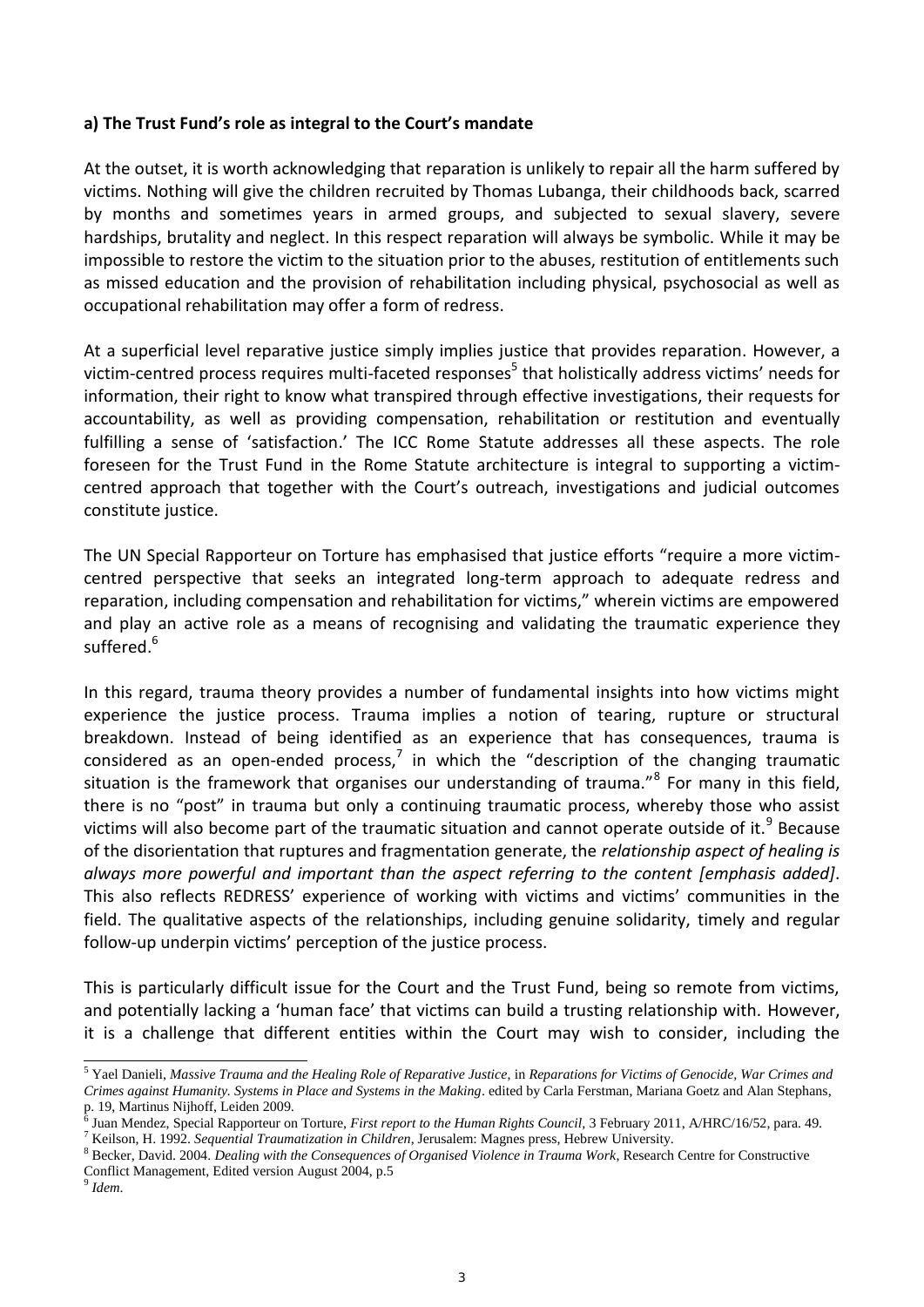Prosecutor, Registrar and the Trust Fund when devising meaningful rather than opportunistic communications strategies with victims and victim organisations on the ground.

It is also critical that those working with victims receive training on trauma, understanding the importance of solidarity and empathy when interacting with victims. In Chile, those working with survivors explained the need for solidarity and "bonds of commitment" as part of a lively relationship, reconfirming the life of the patients, "in this sense, to cure means not so much to repair destruction, rather it emphasizes a willingness to share it."<sup>10</sup>

Whichever form reparation takes, projects and services must be linked to recognition, fairness and dignity if they are to constitute reparation as opposed to "humanitarian assistance". REDRESS considers that in order to achieve fair, effective and dignified reparation, it will be essential to ensure that the processes are victim-led engaging in a continued dialogue that empowers the beneficiaries.<sup>11</sup> Specific attention will be needed to ensure that victims themselves are involved, have a voice and are not side-lined in the consultation process in favour of more 'organised' actors.

### **b) Reparation v. Development**

REDRESS supports the Trust Fund's view that "it will be important to communicate the difference between reparations and development or humanitarian aid" to victims.<sup>12</sup> Reparation will need to be differentiated from assistance, development or humanitarian projects, in terms of its substance or the way it is communicated to victims. Maintaining the linkage with the justice process is the *raison d'etre* of reparations. There is a significant value to acknowledgment of loss, damage, harm and suffering and the practice of various judicial or administrative bodies that are empowered to award reparation has shown increasing sensitivity in exploring the full extent of what the crimes have meant for the victims, from a multi-faceted and human perspective.

While certain forms of victimisation may be appropriately captured by collective awards, and certain forms of reparation may be most effectively distributed to beneficiaries through collective projects that provide services to affected communities or particularly vulnerable classes of victims, such as medical treatment, psychosocial counselling, skills training, education or income generation, it is important to ensure that the link to the specific harm suffered by victims is not lost.

As recognised by the Committee against Torture, development measures or humanitarian assistance should not be implemented as a substitute for redress.<sup>13</sup> How such reparation will be owned by victims as their entitlement as a result of harm suffered will also play an important part in ensuring victims perceive them as such.

-

<sup>10</sup> *Idem.*

 $11$  See the Nairobi Principles on Women and Girls Right to a Remedy and Reparation, 21 March 2007,

<http://www.redress.org/downloads/publications/Nairobi%20Principles%20on%20Women%20and%20Girls.pdf><br>12 -

<sup>12</sup> Trust Fund for Victims, Observations on Reparations in Response to the Scheduling Order of 14March 2012, Lubanga (ICC-01/04- 01/06-2872), 25 April 2012, para 210.

<sup>&</sup>lt;sup>13</sup> UN Committee Against Torture, General Comment No 3, UN Doc CAT/C/GC/3 (2012) para 37.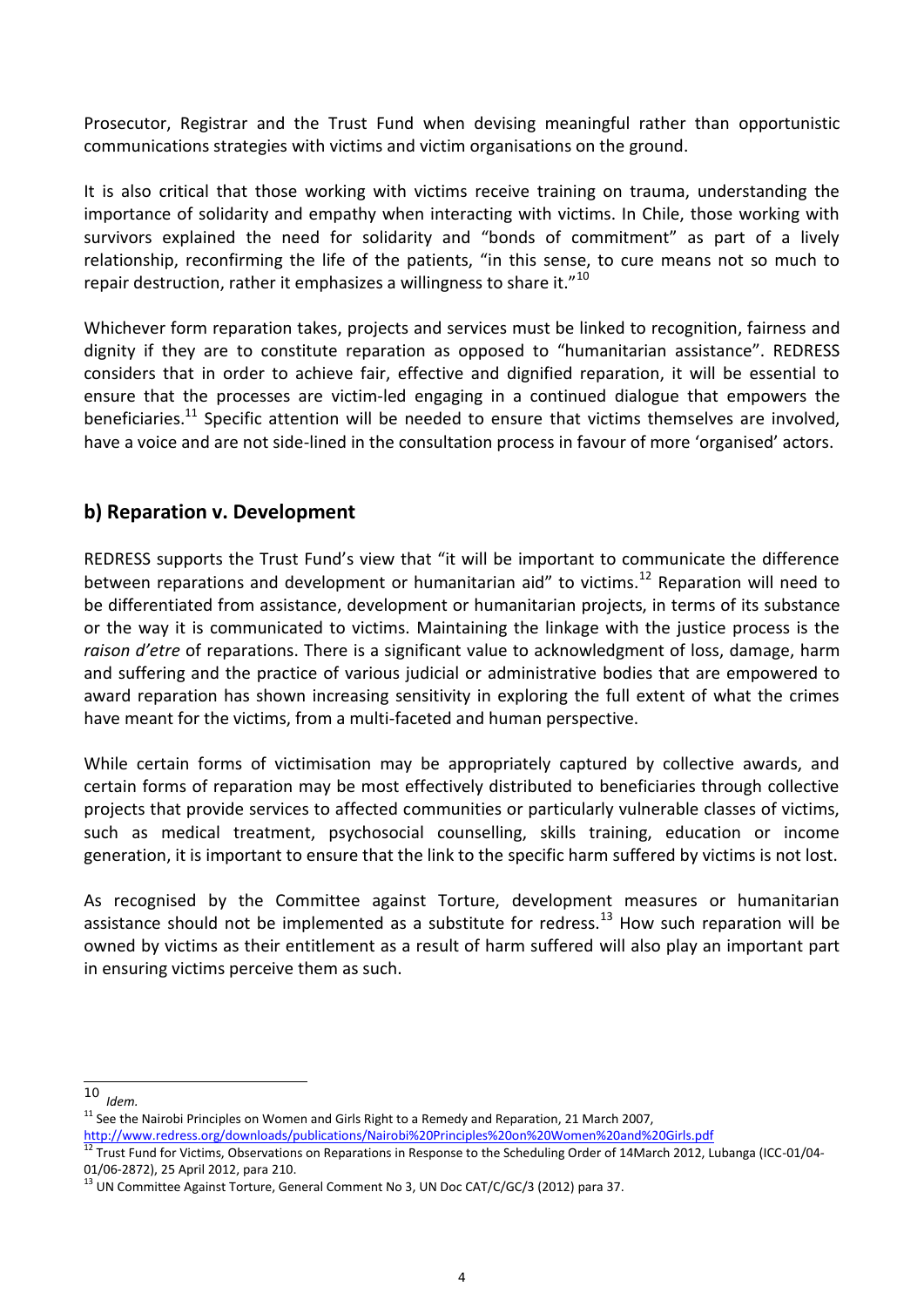### **B. Drawing the line: defining who will benefit**

Trial Chamber I found Thomas Lubanga guilty of the crime of conscripting, enlisting and actively using children under the age of fifteen in hostilities. Other crimes, such as crimes of sexual violence and rape allegedly committed against enlisted children, were not included in the charges against Lubanga and consequently the Trial Chamber did not convict him for such crimes. The Chamber also declined to treat these as an aggravating factor for the purposes of sentencing. In its first Decision on the principles and procedure to be applied to reparation in the *Lubanga* case ('the Reparation Decision'), the judges tasked the Trust Fund for Victims with identifying beneficiaries, as well as defining the extent of the harm to be repaired and the forms that reparation will take.<sup>14</sup> The decision has been appealed by both the participating victims<sup>15</sup> and the Defence and a completely different approach could yet be adopted in months to come.<sup>16</sup>

### **Involving individual applicants**

As it stands, the localities, extent of harm, and scope of beneficiaries are to be defined by the Trust Fund with the assistance of a team of multidisciplinary experts, rather than judges. Through a community based approach and consultations with victims and communities, the Fund is to develop proposals towards a reparation plan, subject to the review of a newly constituted Chamber.

The Chamber refrained from considering individual claims for reparation and ordered that they be transmitted to the Trust Fund which "may" consider them while devising its reparation plan. This is a specific point on appeal and victims' counsels have objected to the fact that the forms filled in by victims for the purpose of reparation will not necessarily be considered even if they constitute a positive right that victims decided to exercise in accordance with the Statute and Rules of Procedure. Should the current approach be confirmed on appeal, the Trust Fund may want to consider whether and how, victims who have so far participated and submitted reparation requests (with the risks involved in doing so) may be best recognised and included in the process.

 <sup>14</sup>Decision establishing the principles and procedures to be applied to reparations, *Lubanga* ( ICC-01/04-01/06-2904) *,* 7 August 2012. The Chamber recommended that the Fund appoint a multidisciplinary team of experts to assist in that regard.

<sup>&</sup>lt;sup>15</sup> On 24 August and 3 September 2012, OPCV and the Legal Representatives of Victims appealed the reparation decision and argued that the Trial Chamber erred in law by 1) rejecting individual claims for reparations without consideration of their merits, 2) delegating its responsibilities to the TFV and the Registry, 3) leaving to a newly constituted Chamber to monitor and oversee the work of the TFV in relation to the implementation of reparations and 4) exempting the convicted person from any obligation in terms of reparation. Acte d'appel à l'encontre de la *« Decision establishing the principles and procedures to be applied to reparation »* délivrée par la Chambre de première instance I le 7 août 2012, *Lubanga (*ICC-01/04-01/06-2909) , 24 August 2012[, http://www.icc](http://www.icc-cpi.int/iccdocs/doc/doc1458961.pdf)[cpi.int/iccdocs/doc/doc1458961.pdf ;](http://www.icc-cpi.int/iccdocs/doc/doc1458961.pdf) Acte d'appel des représentants légaux des victimes, équipe V01 contre la "Decision establishing the principles and procedures to be applied to reparation" du 7 août 2012 de la Chambre de première instance I, *Lubanga (*ICC-01/04-01/06-2914), 3 Septembre 2012.

<sup>16</sup> On 13 August 2012, the Defence sought to appeal the decision on reparations. It contested *inter alia* the broad approach taken by The Trial Chamber in relation to potential beneficiaries and the delegation to the Registry and experts of the evaluation of victims' harm, the determination of reparation measures and the identification of beneficiaries.<sup>16</sup> The Defence also submitted that the Trial Chamber subjected the determination of factual issues where compensation is paid by the TFV to an incorrect, "wholly flexible", standard of proof. The Defence argued that such standard 1) did not allow the convicted person to respond to victims' allegations and 2) was not precise enough to allow a non-judicial organ to determine reparations. Requête de la Défense sollicitant l'autorisation d'interjeter appel de la « *Decision establishing the principles and procedures to be applied to reparation* » rendue le 7 août 2012, *Lubanga* ( ICC‐01/04‐01/06), 13 August 2012.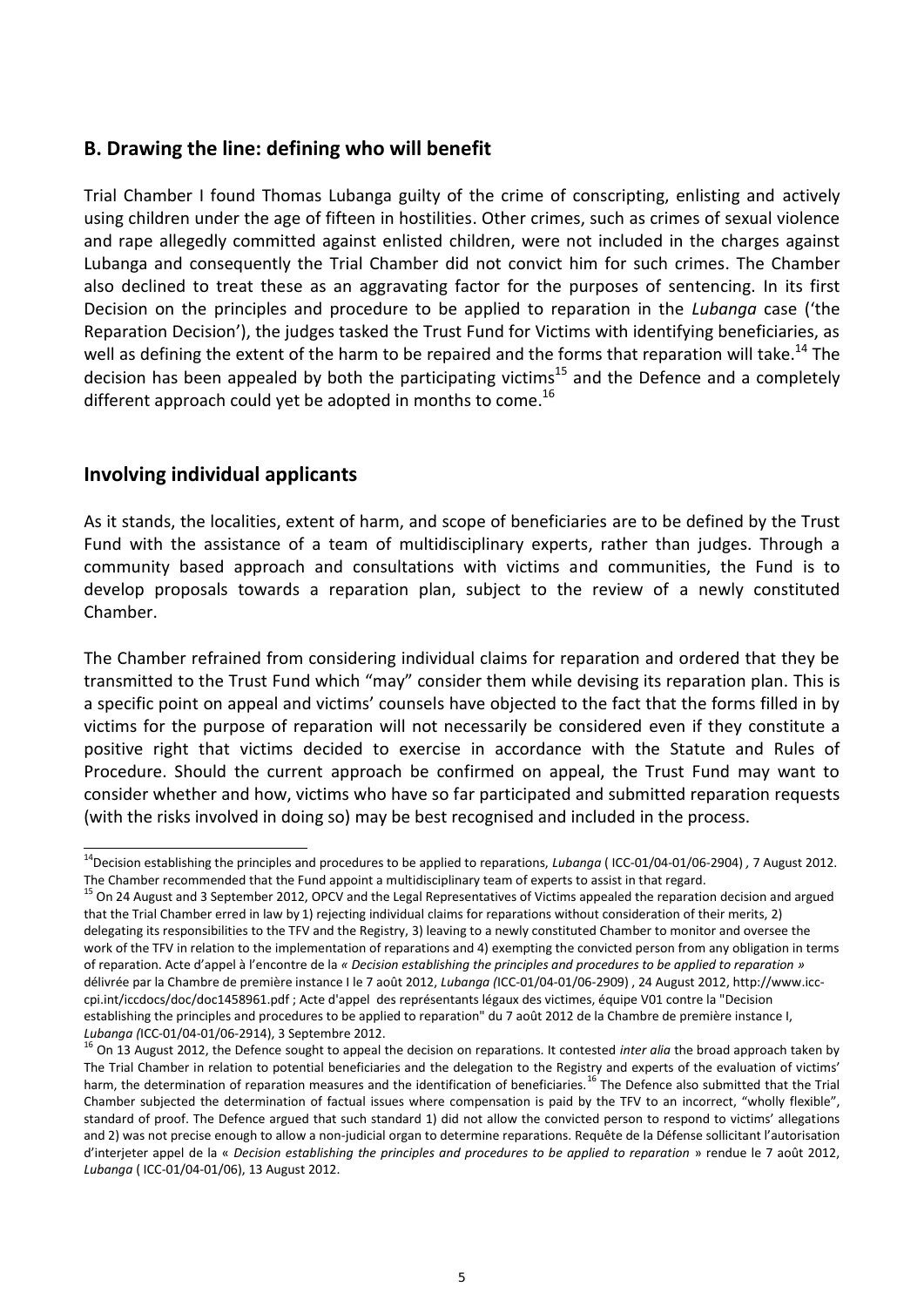# **Who are the victims?**

Trial Chamber I gave some broad indications of who may be considered as victims for the purpose of reparation in the case. It stated that reparations may be granted to:

- direct victims, who suffered harm as a result of being enlisted, conscripted and actively used in hostilities under the age of fifteen ; as well as
- indirect victims, including family members of direct victims, along with individuals who intervened to help the victims or to prevent the commission of these crimes.
- legal entities, such as schools or hospitals may also be considered as victims for the purpose of reparation.<sup>17</sup>
- The Trial Chamber stressed that the needs of victims of sexual violence and gender-based violence must be taken into account when deciding on reparations.

However, the Chamber went on to say that "reparation should not be limited to "direct" harm or the "immediate effects" of the crimes of enlisting and conscripting children under the age of 15 and using them to participate actively in the hostilities, but instead the Court should apply the standard of "proximate cause".  $^{18}$  Perhaps this broad approach is an attempt to compensate for the extremely narrow charges pursued by the Prosecutor, which technically would restrict the class of victims deemed to be eligible beneficiaries.

The delegation of this role to the Trust Fund raises important questions regarding the process adopted in deciding to draw the line and how this process will be transparent, enable victim participation and ultimately, how it will be communicated to victims. In determining beneficiaries, the Fund will need to decide how far the chain of causation should flow. Should it adopt a 'foreseeability test'? Clearly the sexual violence and inhuman treatment suffered by children recruited by Thomas Lubanga's militia were foreseeable. However, it is not clear whether the broad notion of proximate cause could extend to persons who suffered at the hands of the children used in hostilities? Or even whether it could extend to children recruited by other armed groups than Thomas Lubanga's UPC;<sup>19</sup> to girls who were abducted only for sexual purposes by soldiers;<sup>20</sup> or even to children more broadly as schools were sometimes destroyed by the UPC in raids to abduct children, or where otherwise closed down because of the hostilities, which involved the abducted children.

In applying the standard of proximate cause, the Eritrea/Ethiopia Claims Commission stated: Given this ambiguous terrain, the Commission concludes that the necessary connection is

best characterized through the commonly used nomenclature of "proximate cause." In

 <sup>17</sup> Decision establishing the principles and procedures to be applied to reparations, *Lubanga* ( ICC-01/04-01/06-2904) *,* 7 August 2012, para 194- 196.

<sup>18</sup> Causation concerns the question as to how closely a person's harm needs to be linked to the crime for which a person was convicted by the Court in order for that person to be able to claim and receive reparations as 'victim.'

<sup>&</sup>lt;sup>19</sup> The prosecutor has stated that "the fact that the Trial Chamber has held that reparations must flow from the crimes committed by the Appellant does not exclude claims where the harm suffered could in its own right have amounted to additional crimes attributable to him. Reparations will address the proximate consequences of the crimes that he has been found to have committed. By logical extension, if Thomas Lubanga's child soldiers pillaged, murdered and raped, the individuals who suffered such harm as a result of the enlistment, conscription and use of these child soldiers should be permitted to apply for reparations." Prosecution's Response to the Defence Appeal against the "Decision establishing the principles and procedures to be applied to reparations", *Lubanga* (ICC-01/04-01/06-2924), 21 September 2012 at para 38.

<sup>&</sup>lt;sup>20</sup> Decision on the defence request for leave to appeal the Decision establishing the

principles and procedures to be applied to reparations, *Lubanga* (ICC-01/04-01/06-2911), 29 August 2012, para 32.